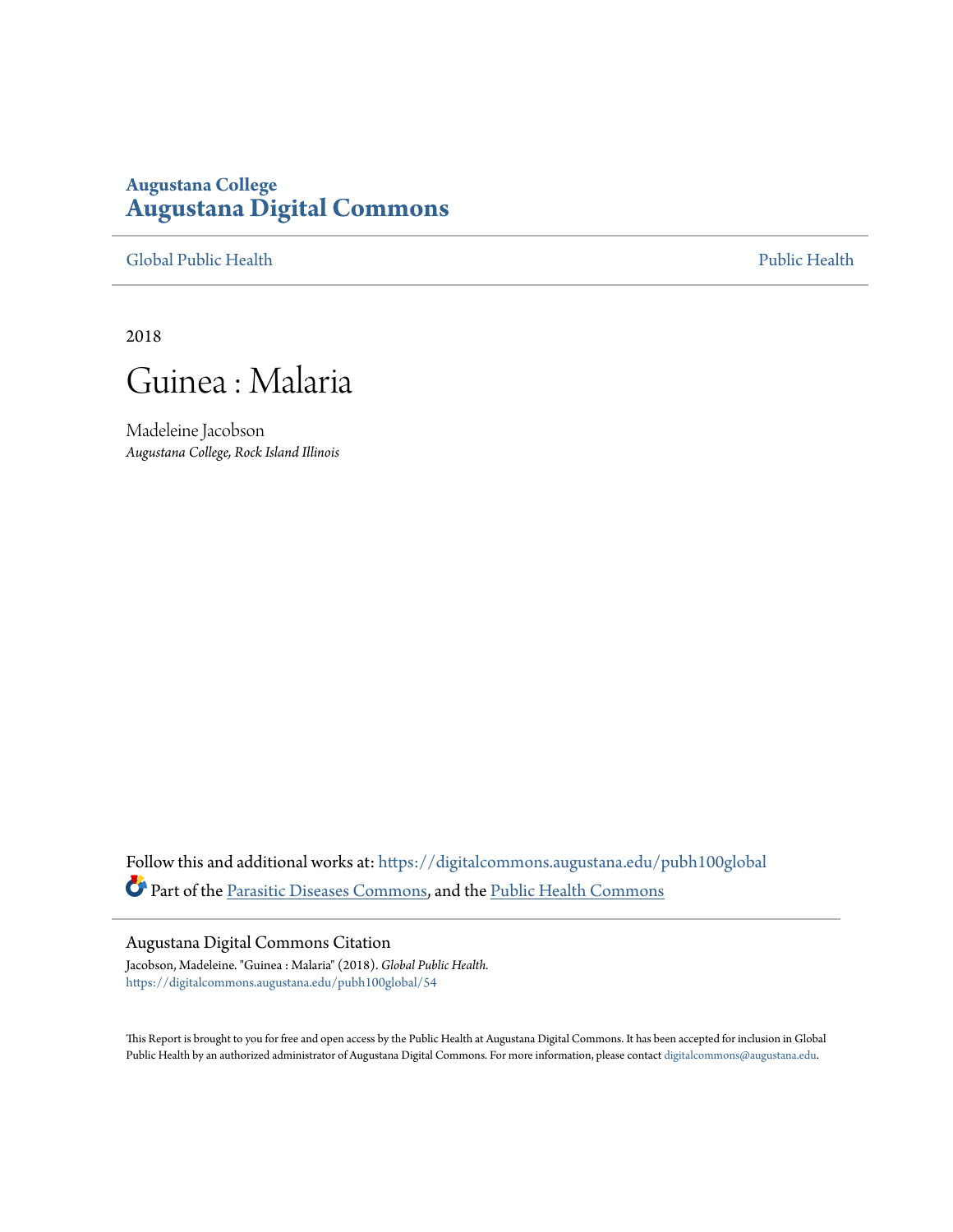# **Guinea**

### **ABOUT THE NATION**

Guinea is a country in Western Africa. It is bordering to the North Atlantic Ocean, Guinea-Bissau, Sierra Leone, Senegal, Mali and the Ivory coast. It is located between the equator and the tropic of cancer, which has made the climate generally hot and humid. Its surface area is 246, 000 square km. 58 percent is agricultural land and 27 percent is forest. An important water source is the river Niger. The Guinean population is around 13,290,659(2017). 1.661 million live in the capital Conakry. The biggest ethnic groups in Guinea are Fulani, Malinke, Susu, Guerze, Kissi, and Toma. The official language is French, but these ethnic groups have their own languages too. Almost 90 percent of the population are Muslims. Guinea has not gone through the demographic transition. The population has high fertility rate with five children per woman and has a life expectancy of 61 years (UNICEF, 2017). This is a result of lack of access in healthcare which leads to infections that are treatable and avoidable, becoming one of the most common death causes. In developed countries these death causes would therefore have been minimized, but because the people are poorer, the public health and healthcare are less developed and they die preventable deaths.

## Guinea  $\bullet$



Figure 1 describes the age distribution of males (blue) and females (red) in Guinea 2017. (UNICEF)

The nation is a presidential republic which has a civil law system based on the French model. Every fifth year the president is elected by absolute majority votes in two rounds, and then the prime minister is appointed by the president. The current president, Alpha Condé, got elected in 2010 and was reelected in 2015.

More than half of the population is living in poverty and a third in malnutrition. Guinea has abundant natural resources which has made the country one of the richest in Africa. The reason for the poverty is the disparities between rural and urban areas, domestic corruption, and the influx of refugees. During the 1990s Guinea harbored as many as half a million refugees from Sierra Leone and Liberia, which was more refugees than any other African country. In the early 2000s the people living at the border to Sierra Leone had to relocate after repeated cross-border attacks from various government and rebel forces, as well as antirefugee violence.

Another internal challenge is human trafficking. The group at most risk is Guinean children. The girls are sold into domestic servitude and commercial sexual exploitation, whilst the boys are sold as street workers and street vendors, shoe shiners, or miners.

#### **ABOUT THE PUBLIC HEALTH ISSUE**

A public health issue in Guinea is the high risk of getting major infectious diseases. One of the most common death causes among the population is malaria which stands for around 10 percent. Malaria is a vector borne disease, which means that living organisms that can transmit infectious diseases between humans or from animals to humans, spread malaria. Mosquitoes ingest disease-producing microorganisms while feeding from an infected host, then when they are feeding again, they inject it into a new host.

In Guinea, children under 5 years old are particularly susceptible to the infection and less likely to heal. 70 percent of all malaria deaths occur in this age group. Other groups that are high risk are infants, pregnant women, patients with HIV/AIDS, and migrating people (travelers) that are non-immune. The incidence of malaria was 367.8 per 1,000 people at risk year 2015. Other risk factors are poverty and lack of education, which can lead to less access to healthcare, and that the people are unaware of risk factors. For instance, the risk in not taking medicine, and being outdoors between dusk and dawn (especially in rural areas) when the transmission is most active.